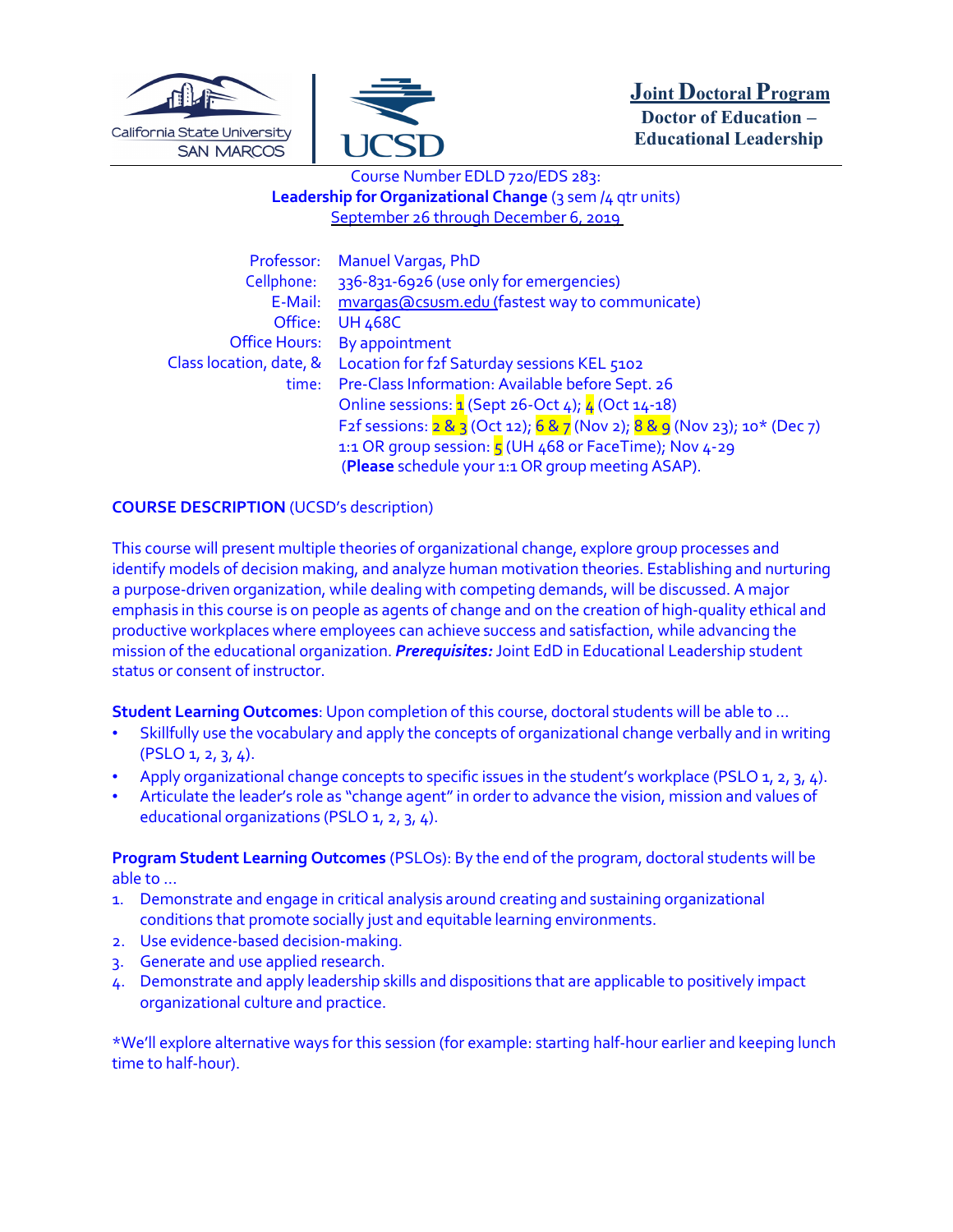## **CSUSM - School of Education Mission & Vision Statements**

*(Adopted by SOE Governance Community,January 2013)*

#### *Vision*

To serve the educational needs of local, regional, and global communities, the School of Education advances innovative practice and leadership by generating, embracing, and promoting equitable and creative solutions.

## *Mission*

The mission of the School of Education community is to collaboratively transform education. We …

- Create community through partnerships
- Promote and foster social justice and educational equity
- Advance innovative, student-centered practices
- Inspire reflective teaching and learning
- Conduct purposeful research
- Serve the School, College, University, and Community

## **Basic Tenets of our Conceptual Framework**

- Student centered education
- Research and theory specific to the program field inform practice
- Connections and links between coursework and application
- Strong engagement between faculty and candidates
- Co-teaching clinical practice
- Culturally responsive pedagogy and socially just outcomes

# **UCSD's Vision& Mission Statements**

*Vision:* Develop passionate and empathetic educational leaders who shape an equitable future for a diverse society.

*Mission of the JDP Program:* The Joint Doctoral Program in Educational Leadership at UCSD/CSUSM is committed to supporting and developing education leaders who are dedicated to equity, justice, inclusivity, compassion, and diversity of thought, cultures, and backgrounds.

 $\_$  , and the set of the set of the set of the set of the set of the set of the set of the set of the set of the set of the set of the set of the set of the set of the set of the set of the set of the set of the set of th

## **REQUIRED READINGS AND INFORMATION RESOURCES**

- Brafman, O. & Beckstrom, R.A. (2007). *The Starfish and the spider: The unstoppable power of leaderless organizations.* New York, NY: Penguin Books. ISBN 978-1-59184-183-8.
- Fullan, M. (2011). *Change leader: Learning to do what matters most*. San Francisco, CA:Jossey-Bass. ISBN 978-0-470-58213-8.
- Individually chosen (w/ instructor's approval) books related to organizational change and related course topics. See approved reading list at the end of this course syllabus for book choices; firstcome-first-pick basis. Secure copy of chosen title on your own.
- Case studies from journal articles (Open access; already in Cougar Courses EDLD 720).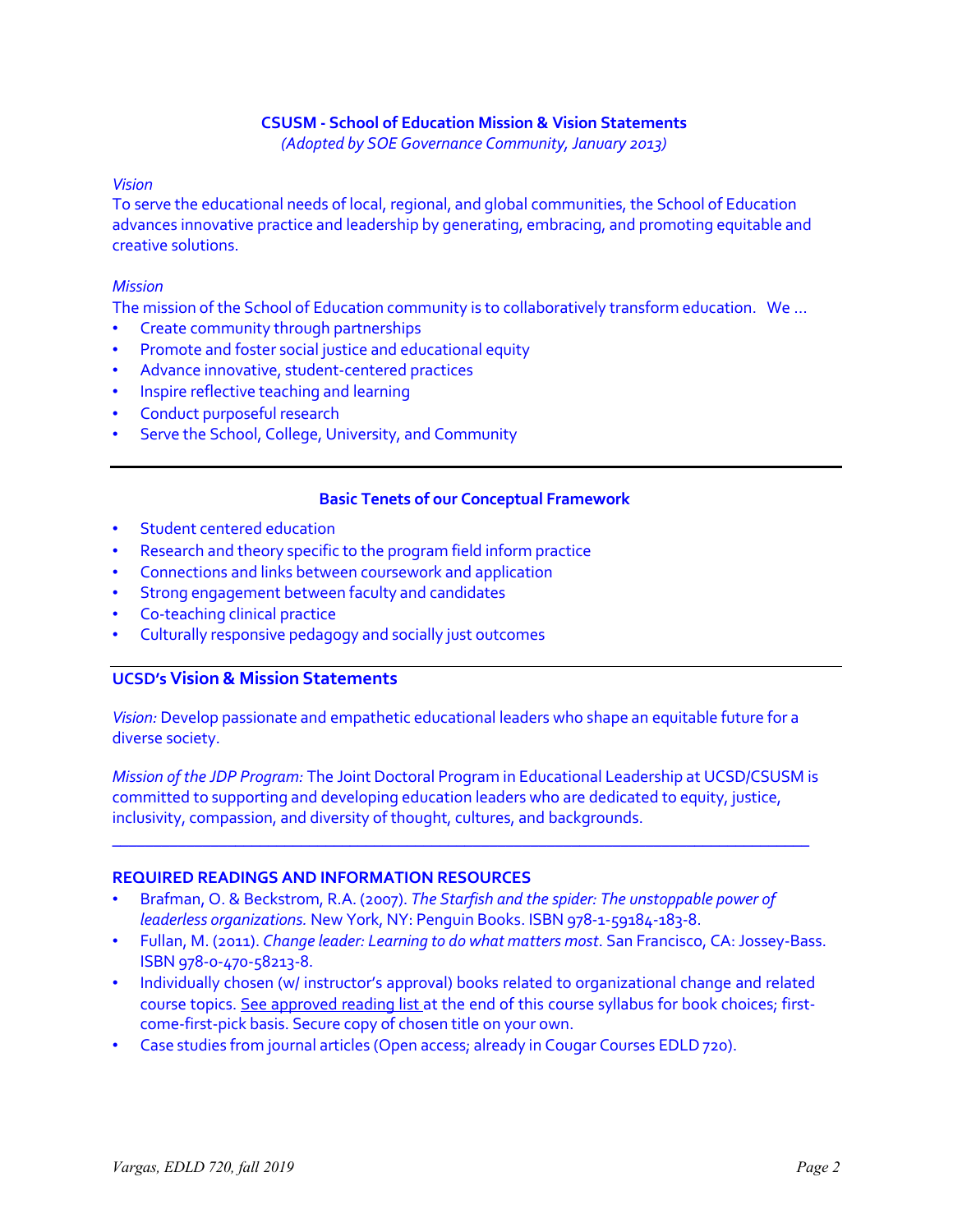• See additional online resources. https://www.google.com/search?q=Change+and+leadership&tbm=isch&tbo=u&source=univ&sa=X&ved=0ahUKEwjB qLzi8MHLAhVL3mMKHeo-D0UQsAQIQA&biw=1609&bih=947

http://www.nwlink.com/~donclark/leader/leadchg.html

#### **GENERAL CONSIDERATIONS**

#### **Joint Doctoral Program Attendance Policy**

Students *must* participate in at least 80% of the course sessions to receive an A for this course. Additional absences may further impact the course grade. If the absence is predictable (e.g. professional obligation), the student should inform the instructor ahead of time. If the absence is unanticipated, the student should initiate contact with the instructor as soon as possible. Notification of an absence does not constitute an excuse.

## **Students with Disabilities Requiring Reasonable Accommodations**

Students with disabilities who require reasonable accommodations must seek approval for services by providing appropriate and recent documentation to the Office of Disability Support Services (DSS). This office is in Craven Hall 4300, contact by phone at (760) 750-4905, or TTY (760) 750-4909. Students authorized by DSS to receive reasonable accommodations should meet with their instructor during office hours. Alternatively, in order to ensure confidentiality, in a more private setting.

## **CSUSM Academic Honesty Policy**

The following is an excerpt of the CSUSM's policy:

Students will be expected to adhere to standards of academic honesty and integrity, as outlined in the Student Academic Honesty Policy. All written work and oral assignments must be original work. All ideas/materials that are borrowed from other sources must have appropriate references to the original sources. Any quoted material should give credit to the source and be punctuated with quotation marks.

Students are responsible for honest completion of their work including examinations. There will be no tolerance for infractions. If you believe there has been an infraction by someone in the class, please bring it to the instructor's attention. The instructor reserves the right to discipline any student for academic dishonesty in accordance with the general rules and regulations of the university. Disciplinary action may include the lowering of grades and/or the assignment of a failing grade for an exam, assignment, or the class as a whole. (http://www.csusm.edu/policies/active/documents/Academic\_Honesty\_Policy.html)

Sanctions at the university level may include suspension or expulsion from the university.

## **OUR LEARNING COMMUNITY**

The following Community Agreements and Teaching/Learning Philosophy will serve as the foundational principles by which we relate to each other as we learn together. As a community, we can add specifics to these principles as we need.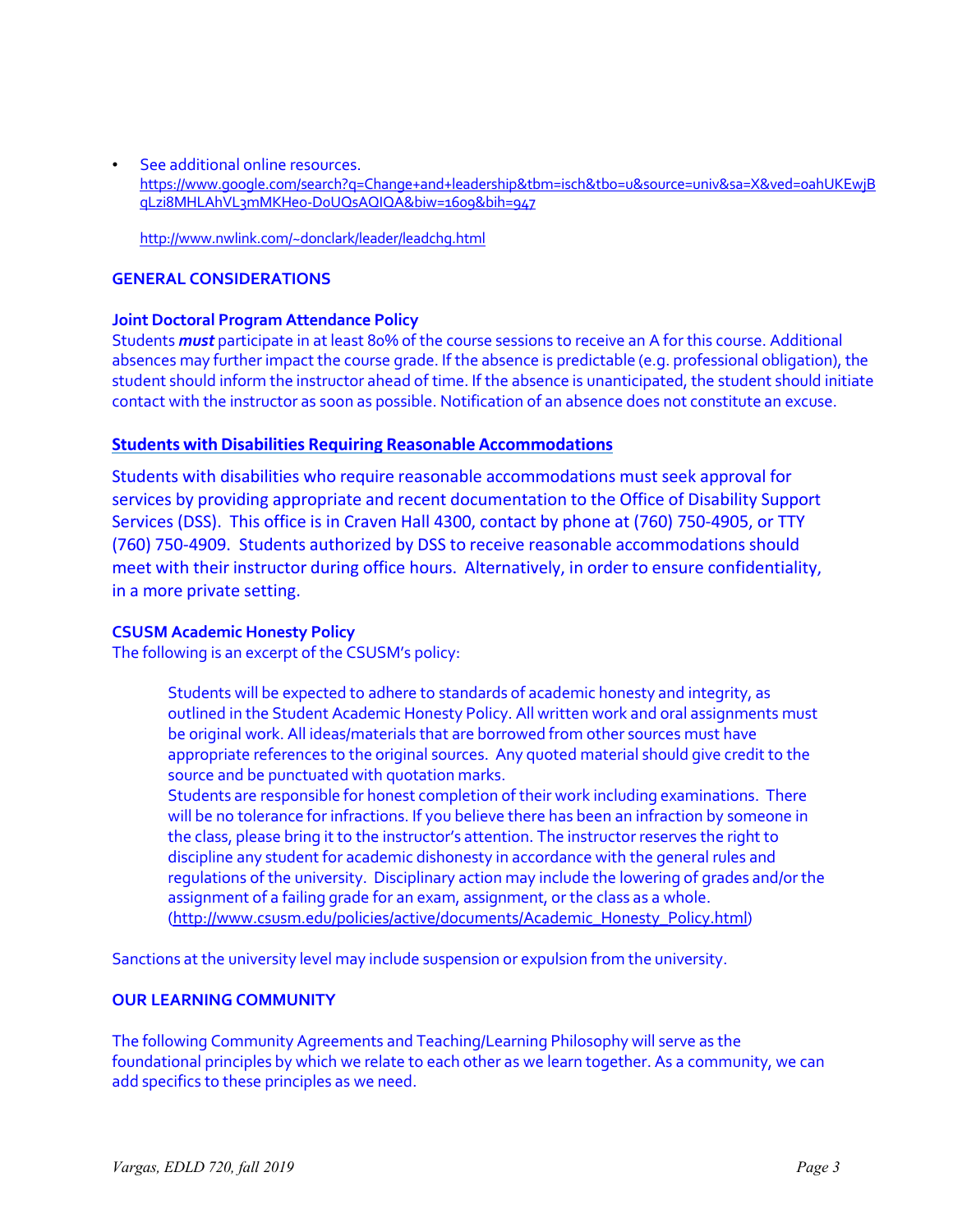## **Community Agreements**

- We speak from our own experience
- We are open to hearing others
- We share air time equitably
- We are willing to have our thinking challenged
- We respect confidentiality
- We share experiences that are issue focused, not necessarily who said it or where
- Each of us participates using a "value added" approach by expanding upon ideas, providing examples, and/or expressing a different perspective.

## **GRADING and General Evaluation Rubric (**100-95=A; 94-89=A-/B+; 88-83=B/B-; 82-77=C)

This rubric represents a set of general guidelines that we will use to evaluate your work. As a doctoral candidate, it is critical that you communicate your ideas through multiple formats. The written word is a powerful demonstrator of your knowledge, skills, and dispositions. Therefore, we hold high expectations of your performance and we are committed to providing you with useful and meaningful feedback that will support your learning and continued development as an educational leader.

| <b>Does not meet standards</b>                                                                                                                                                                                                                                                                                                                                                                                                                                                       | <b>Approaching Standards</b>                                                                                                                                                                                                                                                                                                                                                                                                                                                                                                             | <b>Meets Standards (A)</b>                                                                                                                                                                                                                                                                                                                                                                                                                                                                                                                                                                                                                                             |
|--------------------------------------------------------------------------------------------------------------------------------------------------------------------------------------------------------------------------------------------------------------------------------------------------------------------------------------------------------------------------------------------------------------------------------------------------------------------------------------|------------------------------------------------------------------------------------------------------------------------------------------------------------------------------------------------------------------------------------------------------------------------------------------------------------------------------------------------------------------------------------------------------------------------------------------------------------------------------------------------------------------------------------------|------------------------------------------------------------------------------------------------------------------------------------------------------------------------------------------------------------------------------------------------------------------------------------------------------------------------------------------------------------------------------------------------------------------------------------------------------------------------------------------------------------------------------------------------------------------------------------------------------------------------------------------------------------------------|
| (B- or below)                                                                                                                                                                                                                                                                                                                                                                                                                                                                        | $($ /B+/A-)                                                                                                                                                                                                                                                                                                                                                                                                                                                                                                                              |                                                                                                                                                                                                                                                                                                                                                                                                                                                                                                                                                                                                                                                                        |
| Includes some of the<br>required elements as<br>delineated in the syllabus<br>Some components of the<br>$\bullet$<br>assignment are included<br>Provides a few concrete<br>$\bullet$<br>details of the information<br>required for the<br>assignment<br>Includes personal<br>$\bullet$<br>viewpoints<br>Organization hard to<br>$\bullet$<br>follow<br>Many mechanical errors,<br>$\bullet$<br>including APA format<br>Hard to read<br>٠<br>Little<br>sentence/vocabulary<br>variety | Includes required elements<br>$\bullet$<br>as delineated in the syllabus<br>All components of the<br>$\bullet$<br>assignment are included<br>$\bullet$<br>Provides concrete details of<br>$\bullet$<br>the information required for<br>the assignment<br>Includes personal<br>$\bullet$<br>viewpoints<br><b>Good organization</b><br>$\bullet$<br>Has few, if any, mechanical<br>$\bullet$<br>errors including APA format<br>Holds interest - is<br>$\bullet$<br>interesting to read<br>Some sentence/vocabulary<br>$\bullet$<br>variety | Includes required elements as<br>$\bullet$<br>delineated in the syllabus<br>All components of the<br>$\bullet$<br>assignment are included<br>Provides concrete details of the<br>$\bullet$<br>information required for the<br>assignment and makes clear<br>connections to class<br>discussions, readings and<br><b>activities</b><br>Insightful commentary using<br>$\bullet$<br>personal viewpoints supported<br>by current learning<br>Presents clear and logical<br>$\bullet$<br>organization of thoughts<br>Has few, if any, mechanical<br>$\bullet$<br>errors, including APA format<br>Holds interest - is engaging<br>$\bullet$<br>and thought-provoking to the |
|                                                                                                                                                                                                                                                                                                                                                                                                                                                                                      |                                                                                                                                                                                                                                                                                                                                                                                                                                                                                                                                          | audience<br>Uses a sophisticated scholar<br>$\bullet$<br>researcher vocabulary and<br>sentence structure                                                                                                                                                                                                                                                                                                                                                                                                                                                                                                                                                               |

*Please note: You are expected to submit assignments on time. If you are unable to submit an assignment by the due date, it is your responsibility to contact the instructor before the deadline.*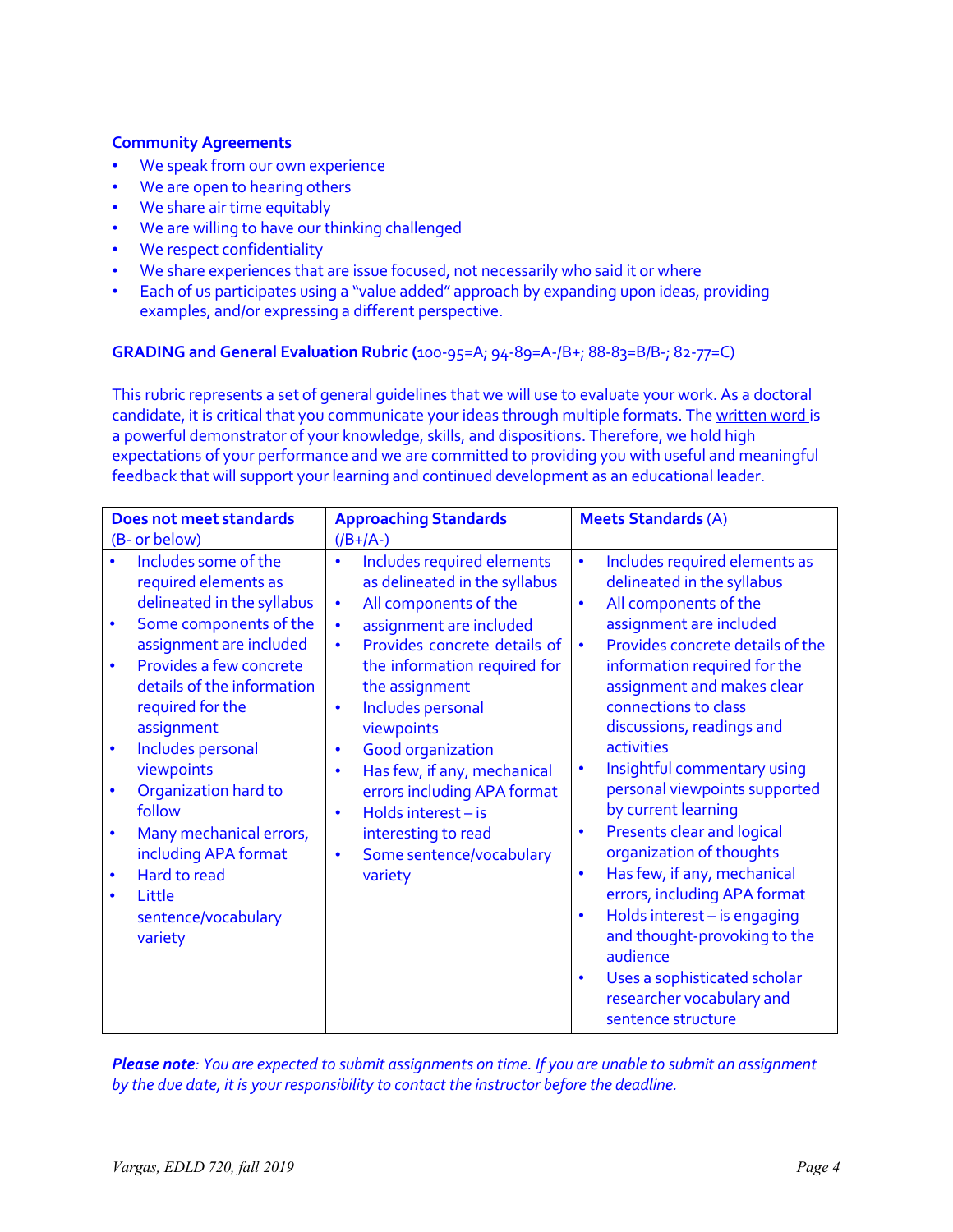We believe a doctoral student …

- Completes all assignments on time and demonstrates the ability to summarize, analyze, and reflect at sophisticated and complex levels.
- Varies sources of information for assignments, demonstrating high degree of effort in pursuing varied perspectives around important educational issues.
- Completes all the reading assignments and develops thoughtful and thorough responses.
- Produces work that reveals a strong commitment to self-discovery and learning.
- Produces work at a highly professional level in terms of both writing and content.
- Develops a high quality presentation, demonstrating significant learning around a contemporary issue.
- Presents confidently and intelligently, demonstrating effective teaching skills.
- Completes assignments in and out of class with a focus on learning and exploration, pushing himself/herself to better understand the profession through quality work.
- Attends every class meeting and is fully engaged during class.
- Pushes himself/herself to new understandings by participating in discussions, sharing his/her opinions, and valuing others' perspectives.
- Contributes to the positive environment of the class by respecting all members.

#### **COURSE REQUIREMENTS**

Note: The instructor for this course will always work in a timely way with students if a change to the course *syllabus or materialsis necessary.*

**Assignments**: All assignments are due on the dates indicated on the course calendar. Assignments must be word-processed, double-spaced, and with standard margins. It is expected that all assignments will reflect graduate-level composition and exposition. Use of electronic spelling and grammar checking is encouraged.

#### 1. Participation (40%)

There is a significant portion of the course grade assigned to participation, which will include student and instructor input. The purpose here is to provide you with more autonomy and decisionmaking opportunities as a learner.

Your actual presence (including online) and quality participation benefit not only you, as a learner, but your fellow classmates. Thus, having completed pre-session readings and learning activities will assist you in moving discussions and analyses forward, extending other learners' contributions, and allowing more time for reflective thinking. The quality of this course rests on the quality of *your* preparation and participation. You are expected to attend (20%) every f2f class, be prepared to contribute, and become an active participant.

The course instructor will utilize online discussion *forum* **posts**, **one-on-one meeting**, and **in-class activities** to evaluate participation (20%). Additionally, as a learner, you will also be given the opportunity to play an active role in determining your participation grade of peers.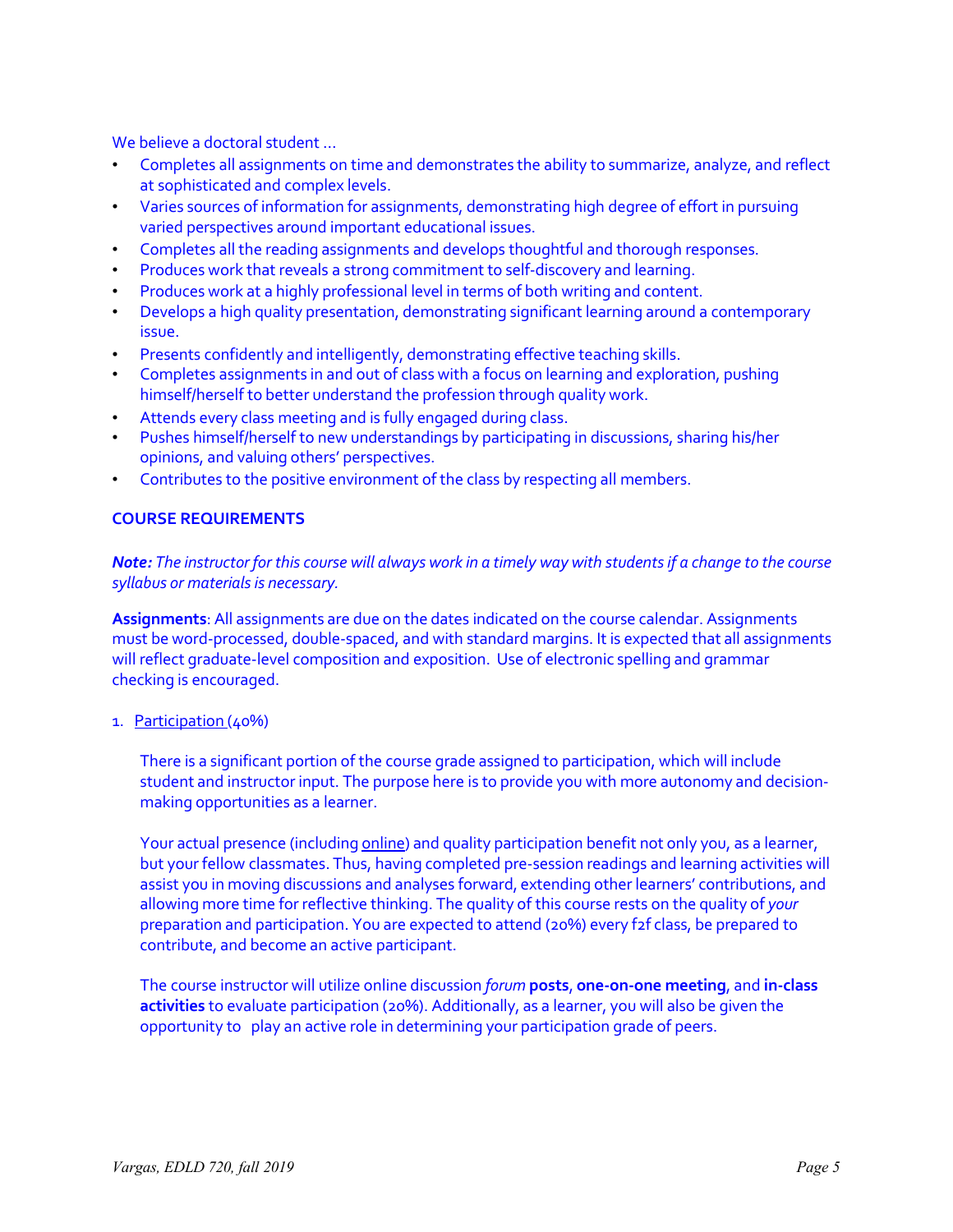- 2. Book Report (individual, dyad, or triad; refer to reading listfor options) (30%) See detailed rubric
- 3. Organizational Change Action Plan (individual or dyad) (30%) See detailed rubric

## *Due on, or before, the last date of classes and submitted online*.

## **COURSE CALENDAR**

There will be one place—in Cougar Courses—where a week-by-week calendar displays dates and times for learning activities and assignments due dates (see COMPLETE subheading folder submissions). I trust that this will improve clarity and avoid confusion.

**(Ongoing updates) SUPPLEMENTARY READING LIST** for book reports

*Note: The number in parenthesis indicates the number of students who may collaborate for that book choice; thus, we are significantly cutting down the number of book reports to allow more time for class in-depth discussions.*

- Arbinger Institute (The), (2016). *The outward mindset: Seeing beyond ourselves*. Oakland, CA: Berret-Koehler Publishers. (3)
- Blanchard, K. et al. (2009). *Who killed change? Solving the mystery of leading people through change*. New York, NY: HarperCollins Publishers. (1)
- Brafman, O. & Brafman, R. (2010). *Click: The forces behind how we fully engage with people, work, and everything we do*. New York, NY: Random House, Inc. (2)
- Brafman, O. & Brafman, R. (2008). *Sway: The irresistible pull of irrational behavior*. New York, NY: Random House, Inc. (2). Melody & McKenzie.
- Brown, B. (2018). *Dare to Lead: Brave Work. Tough Conversations. Whole Hearts*. Random House. Dean, Jessica, Christobelle.

Fowler, S. (2014). *Why motivating people doesn't work … and what does: The new science of leading, energizing, and engaging*. Oakland, CA: Berret-Koehler Publishers. (3)

Fullan, M. (2008). *The six secrets of change: What the best leaders do to help their organizationssurvive and thrive*. San Francisco, CA:Jossey-Bass.

Fullan, M. *Leading in a culture of change*.

- Kezar, A. *How colleges change: Understanding, Leading, and Enacting Change*. Peper.
- Kaye, B. & Giulioni,J. (2012). *Help them grow or watch them go: Career conversations employees want*. Oakland, CA: Berret-Koehler Publishers. (2)
- Kogon, K., Merril, A., & Rinne, L. (2015). *The 5choices: The path to extraordinary productivity*. New York, NY: Simon & Schuster. (3)

*Vargas, EDLD 720, fall 2019 Page 6*